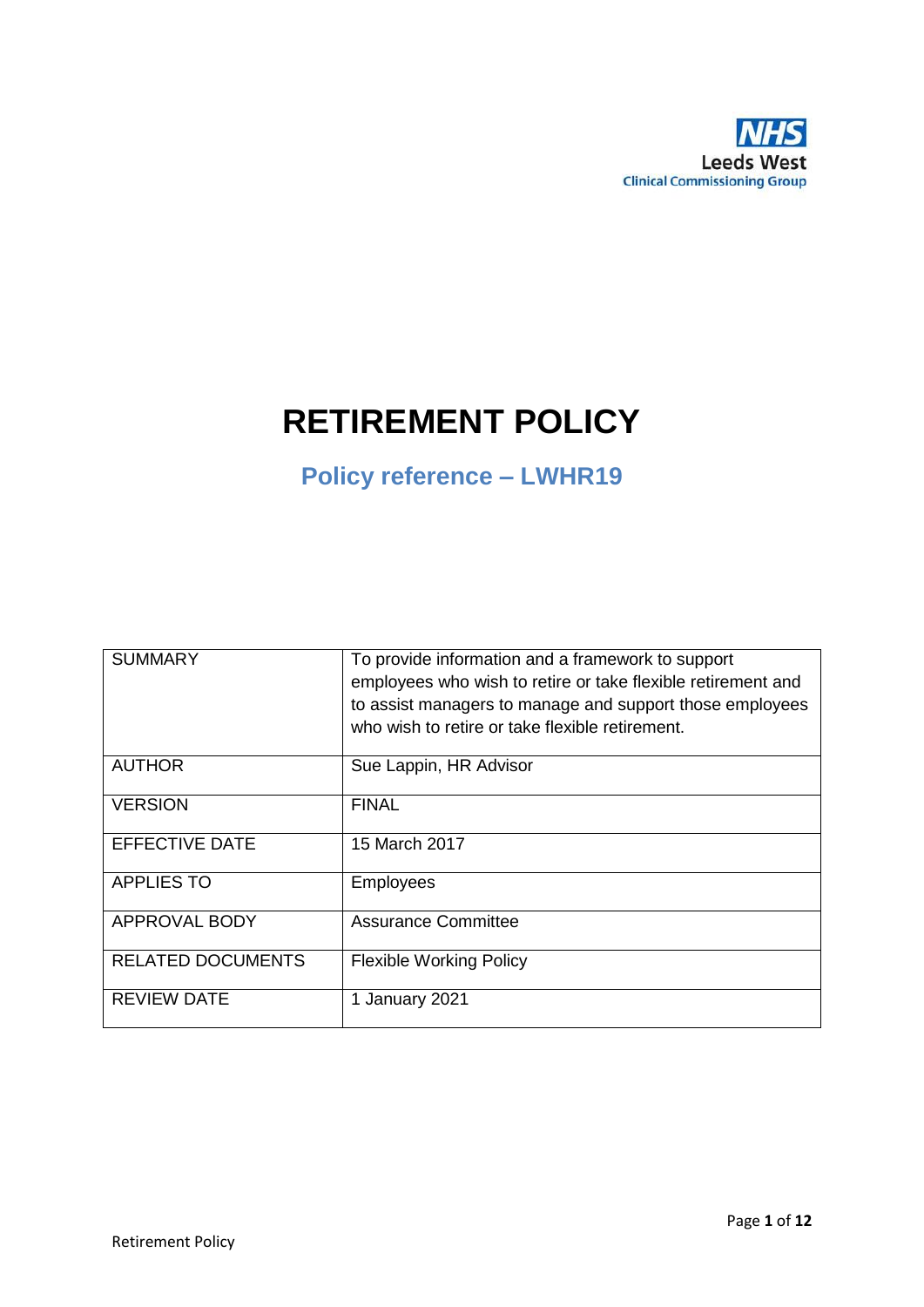## **VERSION CONTROL SHEET**

| <b>Version</b> | <b>Date</b> | <b>Author</b>     | <b>Status</b> | <b>Comment</b>                                                                                                 |
|----------------|-------------|-------------------|---------------|----------------------------------------------------------------------------------------------------------------|
| 1.1            | 16.01.14    | Paul<br>Appleyard | draft         |                                                                                                                |
| 1.2            | 12.05.14    | Liz Orton         | <b>Draft</b>  | <b>Updated following Social Partnership</b><br>Forum                                                           |
| 1.3            | 28.09.16    | Sue Lappin        | <b>Draft</b>  | Updated to include Auto enrolment<br>pension detail                                                            |
| 1.3            | 10.03.17    | Sue Lappin        | <b>Draft</b>  | Recommended for approval by SPF                                                                                |
| 1.3            | 15.03.17    | Liz Beecroft      | <b>Draft</b>  | Approved by Assurance Committee<br>subject to completion of consultation and<br>engagement section of EIA form |
| 1.4            | 22.03.17    | Liz Beecroft      | Final         | EIA form updated in line with request from<br><b>Assurance Committee</b>                                       |
|                |             |                   |               |                                                                                                                |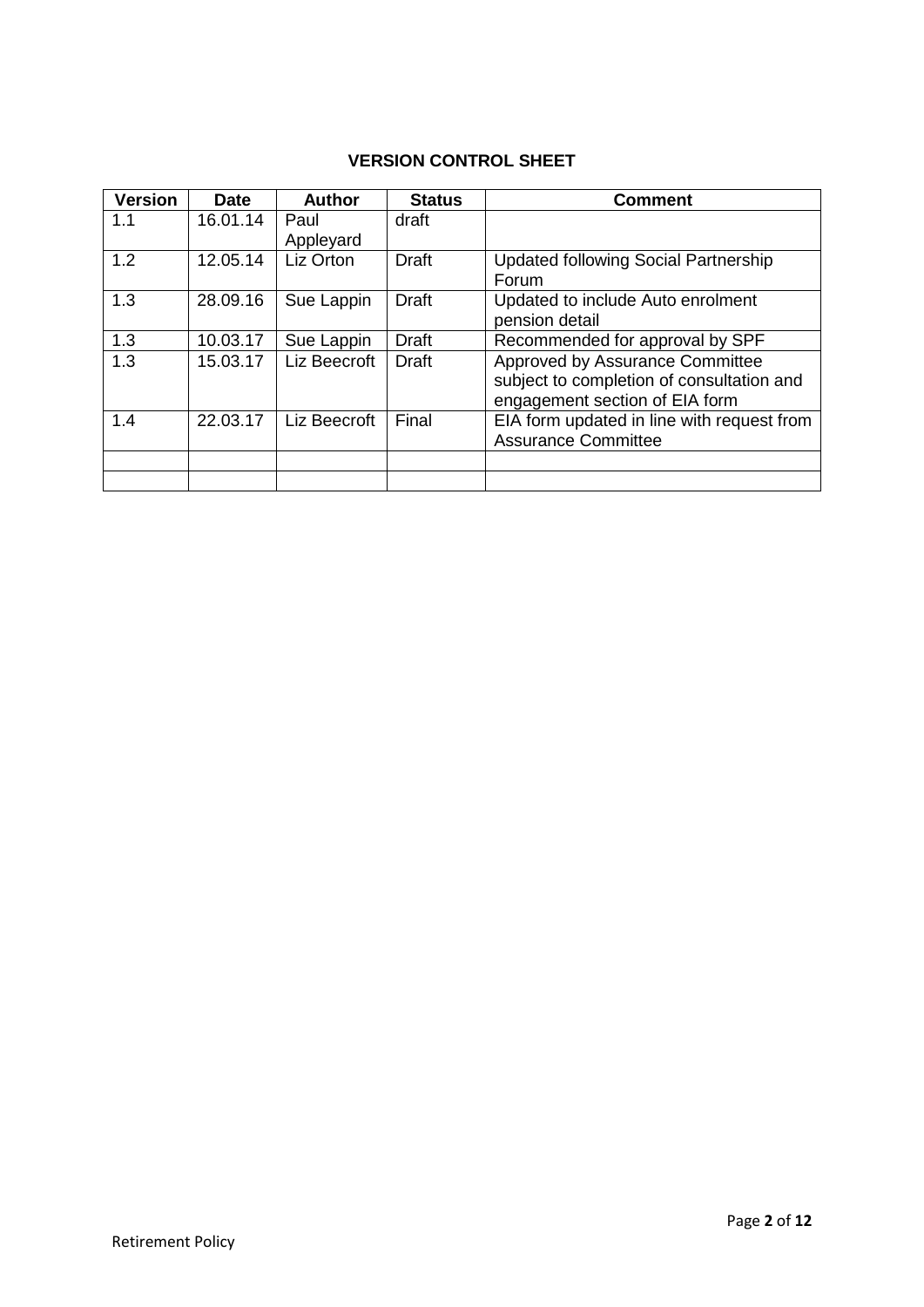## **CONTENTS**

| Section |         |                                    | Page |
|---------|---------|------------------------------------|------|
| 1.      | Purpose |                                    | 4    |
| 2.      | Scope   |                                    | 4    |
| 3.      |         | <b>Equality Statement</b>          | 4    |
| 4.      |         | Accountability                     | 4    |
| 5.      |         | Implementation and Monitoring      | 4    |
| 6.      |         | Responsibilities                   | 4    |
|         | 6.2     | <b>Employees</b>                   | 4    |
|         |         | 6.3 Line Managers                  | 5    |
|         | 6.4     | Human Resources Team               | 5    |
| 7.      |         | Principles                         | 5    |
| 8.      |         | Procedure                          | 5    |
| 9.      |         | <b>Flexible Retirement Options</b> | 6    |
|         | 9.2     | <b>Giving Notice on Retirement</b> | 6    |
|         | 9.3     | <b>Pre-retirement Wind Down</b>    | 6    |
|         | 9.4     | Pre-retirement Step Down           | 6    |
|         | 9.5     | <b>Retire and Return</b>           | 7    |
|         | 9.6     | Draw Down                          | 8    |
|         | 9.7     | <b>Voluntary Early Retirement</b>  | 8    |
|         | 9.8     | Late Retirement                    | 8    |
|         | 9.9     | III Health Retirement              | 9    |

## Appendix

Retirement Guidance A (Separate Document)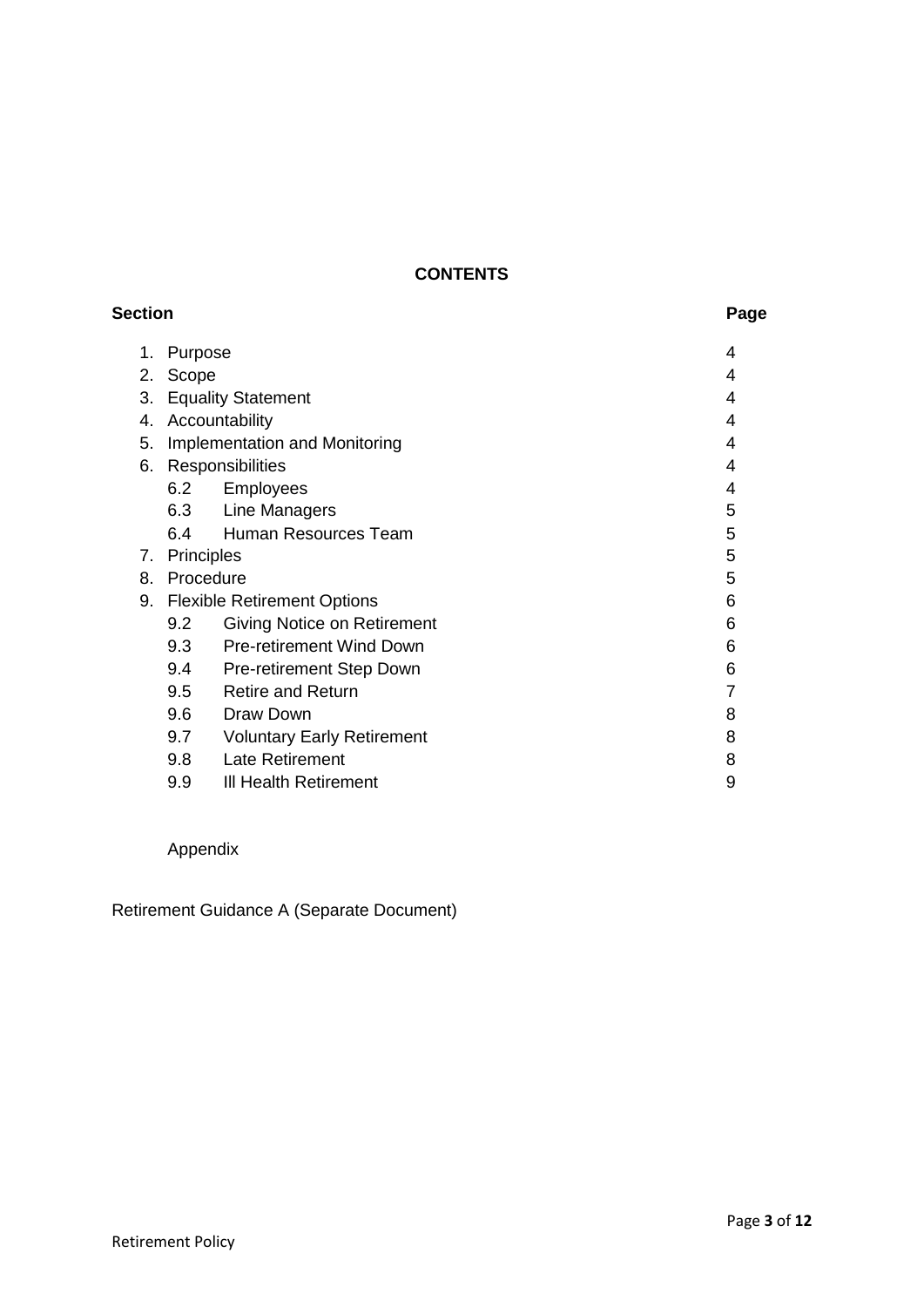## **1. PURPOSE**

1.1 This policy is designed to assist employees who are considering or have taken the decision to retire from service and outlines the options available and support that can be expected from management.

## **2. SCOPE**

2.1 The policy applies to all employees of the organisation and is mainly specific to those employees who are members of the NHS Pension Scheme.

## **3. EQUALITY STATEMENT**

3.1 In applying this policy, the organisation will have due regard for the need to eliminate unlawful discrimination**,** promote equality of opportunity**,** and provide for good relations between people of diverse groups, in particular on the grounds of the following characteristics protected by the Equality Act (2010); age, disability, gender, gender reassignment, marriage and civil partnership, pregnancy and maternity, race, religion or belief, and sexual orientation, in addition to offending background, trade union membership, or any other personal characteristic. An Equality Impact Assessment is used for all policies and procedures.

## **4. ACCOUNTABILITY**

4.1 The Chief Officer is accountable for this policy.

## **5. IMPLEMENTATION AND MONITORING**

- 5.1 The Assurance Committee is responsible for formal approval and monitoring compliance with this policy. Following ratification the policy will be disseminated to staff via the intranet.
- 5.2 The policy and procedure will be reviewed periodically by the Senior Management Team in conjunction with Human Resource and Trade Union representatives where applicable. Where review is necessary due to legislative change, this will happen immediately.

## **6. RESPONSIBILITIES**

6.1 Good working relations are vital for the organisation to operate successfully and provide services. There is a joint responsibility for management, trade unions and employees to accept the responsibility of working together on issues in good faith and with the shared intention of facilitating good working relations.

#### **6.2 Employees**

- 6.2.1 It is the responsibility of employees to ensure that they:
	- are aware of the policy and request retirement options in accordance with it.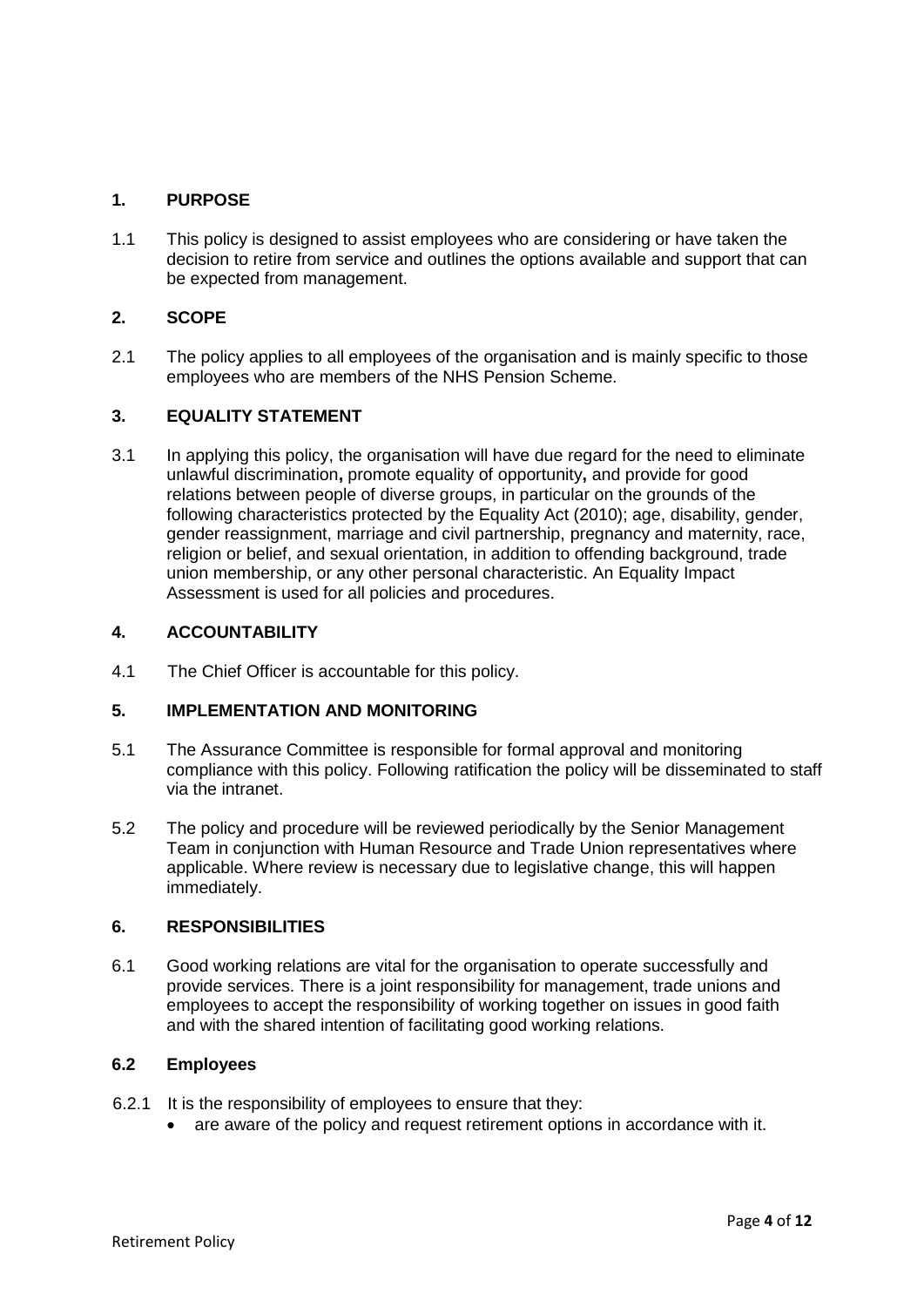#### **6.3 Line Managers**

- 6.3.1 It is the responsibility of line managers to ensure that they:
	- have discussions in line with the guidance in the policy with staff concerning retirement.

#### **6.4 Human Resources Team**

6.4.1 The Human Resource representative will provide advice and support on all aspects of this policy to ensure application and support. Please also refer to Appendix A which details guidance on retiring.

#### **7. PRINCIPLES**

- 7.1 The Organisation does not operate a compulsory retirement age.
- 7.2 When considering retirement options employees should seek advice from an independent advisor to ensure they fully understand their pension entitlement and the potential impact some options in this policy may have on their pension.
- 7.3 The provisions of Section 16 of NHS Terms and Conditions will apply to employees retiring early on grounds of redundancy.
- 7.4 The minimum retirement age for members of the NHS Pension Scheme 1995 section is 50, except for staff who joined on or returned to the scheme after 6 April 2006 for whom the minimum retirement age is 55. The minimum retirement age for members of the 2008 section is 55.
- 7.5 The normal pension age for members of the NHS Pension Scheme 1995 section is 60 and age 65 for members of the 2008 section.
- 7.6 Under the 2015 scheme, the normal retirement age is equivalent to the member's state pension age.
- 7.8 Employees should bear in mind that NHS Pensions requires 4 months notice of any request for payment of pension benefits.
- 8.8 Flexible retirement requests will be considered in line with the procedure set out in the Flexible Working Policy.
- 9.8 Information on retirement options and benefits is available from an HR representative, Pension Officer or the NHS Pensions website [www.nhsbsa.nhs.uk/pensions.](http://www.nhsbsa.nhs.uk/pensions)

#### **8. PROCEDURE**

8.1 In the first instance any employee wishing to apply for any of the flexible retirement options detailed above should discuss this with their line manager. Following initial discussions the Pensions Officer should be contacted to verify current details of a member's contributions and to obtain information of the financial implications for a flexible option for the member.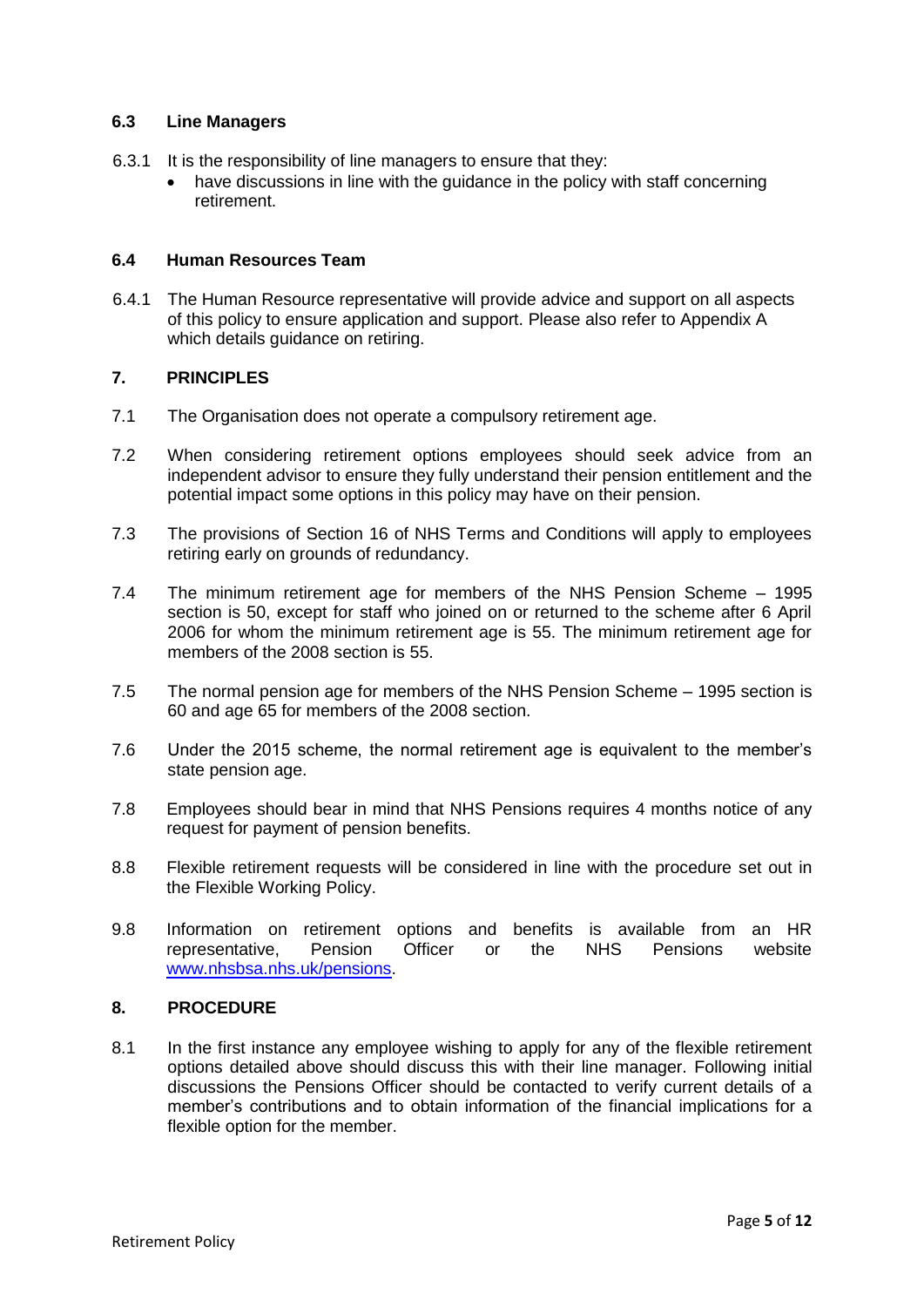- 8.2 If the employee decides to apply for flexible retirement they should submit a formal request in writing to their line manager (under the flexible working policy where appropriate). The organisation would then examine the facts and try and reach a solution that would:
	- a) meet the needs of the individual.
	- b) ensure service requirements are maintained.

## **9. FLEXIBLE RETIREMENT OPTIONS**

9.1 Flexible retirement provides flexibility regarding the age at which an employee retires, the length of time it takes to retire and the nature and intensity of work in the lead up to final retirement. It assists the Organisation by retaining the skills of key employees who are approaching, or are at, retirement age and provides a greater choice for employees.

#### 9.2 **Giving Notice on Retirement**

9.2.1 Employees wishing to fully retire from work must resign from their employment, giving the appropriate contractual notice. They will be expected to take all accrued annual leave prior to their leaving date. Employees should also consider NHS Pensions requires 4 months notice of any request for payment of pension benefits.

#### **9.3 Pre-retirement Wind Down (existing post)**

- 9.3.1 An employee approaching their retirement may wish to gradually reduce the number of hours they work leading up to their actual date of retirement.
- 9.3.2 The employee should put their request in writing to their line manager, clearly outlining their proposed work pattern, start date and retirement date.
- 9.3.3 Requests will be considered in line with the procedure in the Flexible Working policy, and judged on the basis of business needs.
- 9.3.4 If a reduction in hours is agreed, the employee will be paid pro rata to hours worked. It is recommended that an employee considering this request will need to seek advice and understand the impact on their pension.

#### **9.4 Pre-retirement Step Down (less demanding role)**

- 9.4.1 An employee approaching retirement may request to continue working in a less demanding role.
- 9.4.2 The employee should put their request in writing to their line manager, clearly outlining their proposed role, hours of work, start date of the arrangements and retirement date.
- 9.4.3 Requests will be considered in line with the procedure in the Flexible Working policy, and judged on the basis of business needs.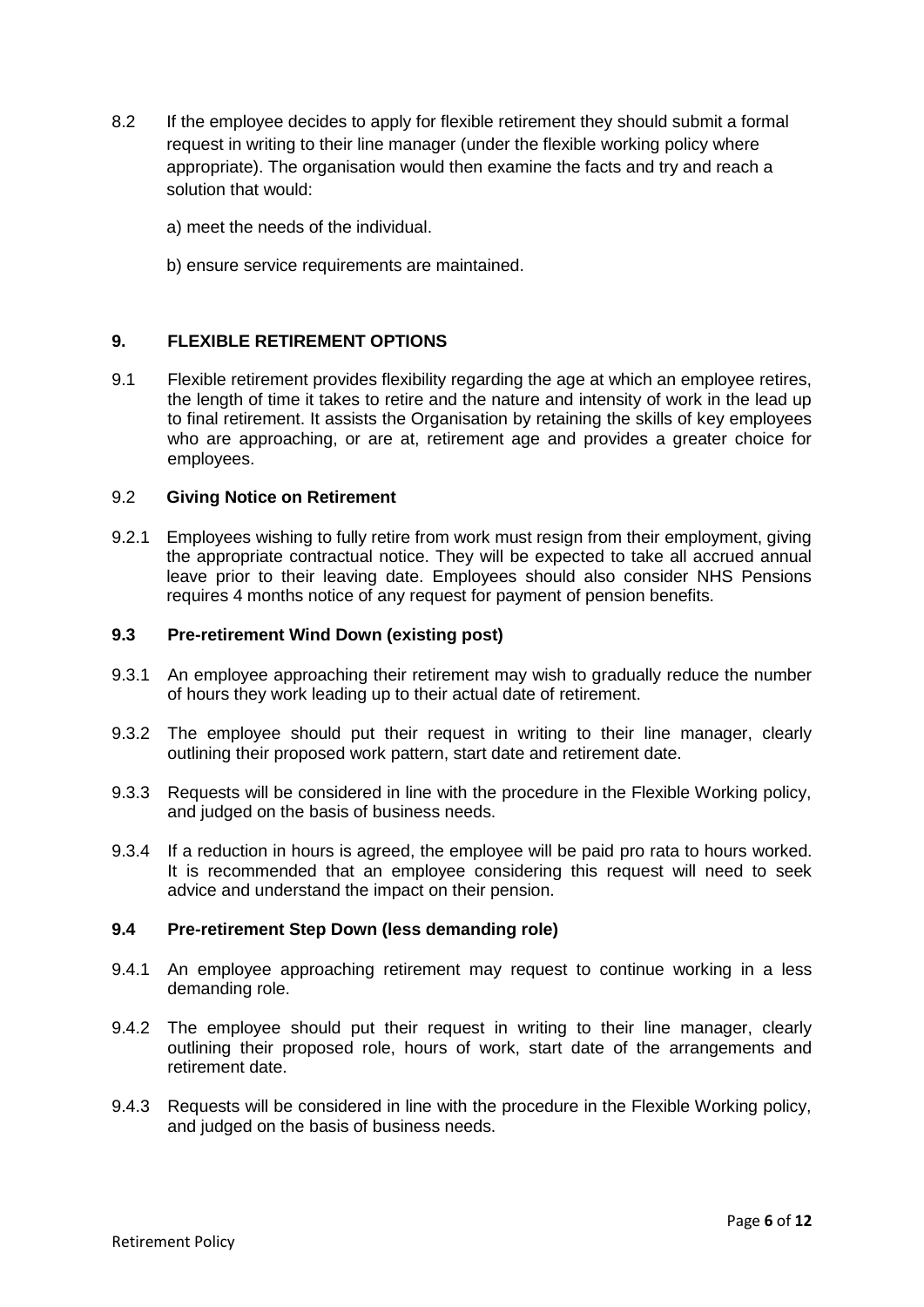- 9.4.4 If a change in role is agreed, the employee will be paid the appropriate rate for that post. If there is a reduction in working hours also, the employee will be paid pro rata to hours worked.
- 9.4.5 Members of the NHS Pension Scheme who are over the minimum retirement age, and whose pay reduces by at least 10%, may apply for the higher rate of pay to be protected for pension purposes. The application must be made within 15 months of the date the rate of pay is reduced.
- 9.4.6 When the employee leaves, their pension up to the date they stepped down will be based on the higher rate of pay, and their pension earned after the step down date will be based on the reduced rate of pay. Cost of living increases will be applied to the protected higher rate of pay and both pensions will be added together for payment.

#### **9.5 Retire and Return**

- 9.5.1 Under the provisions of the NHS Pension Scheme, employees have the option to retire from service and take all their pension benefits before returning to NHS employment.
- 9.5.2 Employees considering this option, who have NHS Pension Scheme membership prior to 5th April 1997, must request the Guaranteed Minimum Pension (GMP) check from the Pensions Officer in the first instance. Retirement cannot go ahead unless the GMP check has been passed.
- 9.5.3 Employees considering this option, and who wish to return to employment with the organisation, must make their request in writing, to their line manager, as far in advance as possible. The request must include the proposed retirement date and when, and in what capacity, the individual would like to return to work afterwards.
- 9.5.4 Requests to return to work will be considered in line with the procedure in the Flexible Working policy, and judged on the basis of business needs.
- 9.5.5 If the request is agreed, there must be at least a 2-week break between employments, to include a minimum 24-hour break in pensionable employment to satisfy the requirements of the NHS Pension scheme.
- 9.5.6 Members of the 1995 section must work less than 16 hours per week within one calendar month of retirement, and/or be under the normal pension age, to avoid their pension being suspended. This restriction does not apply to members of the 2008 section.
- 9.5.7 When hours are increased following this calendar month there is no abatement or cap on the earnings and pension combined unless you are a member of one of the special classes where abatement takes place until aged 60 or until they stop working if this is earlier.
- 9.5.8 Employees who are in receipt of any earnings related protection will lose that protection on their return to work following the break in service.
- 9.5.9 Once an employee retires and receives their pension benefits in relation to their NHS service, this service will no longer be counted as 'reckonable' for redundancy purposes (para 16.6 of NHS Terms and Conditions). Where an employee takes their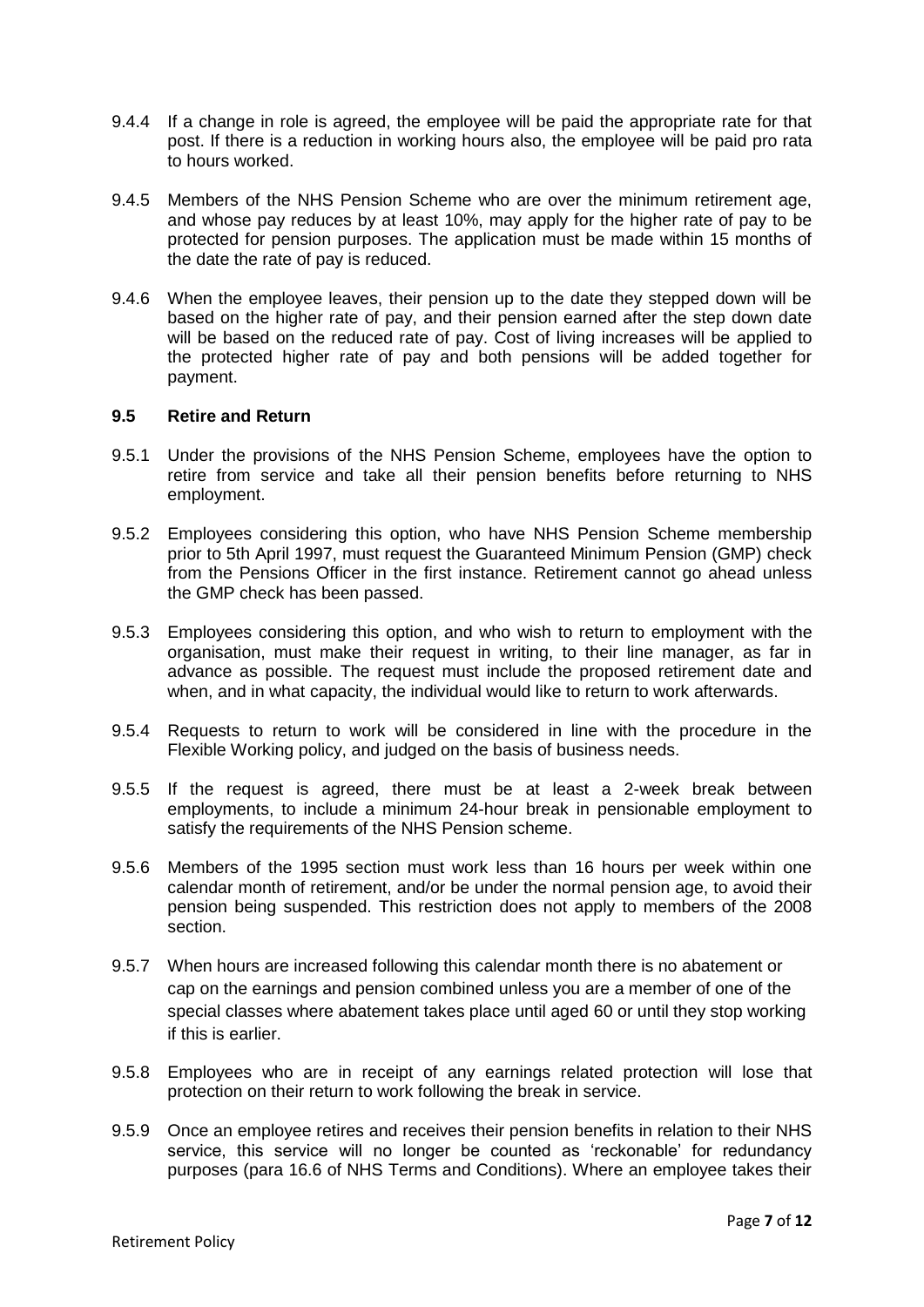pension benefits and returns to work at the organisation, reckonable service will begin from the date of return to employment after the break in service.

- 9.5.10 In this situation, the employee's contract with the organisation is terminated on the agreed date of retirement. Re-employment is on a new contract.
- 9.5.11 Employees who retire and take their pension benefits before returning to work will not be able to re-join the NHS Pension Scheme.

#### **9.6 Draw Down (partial retirement)**

- 9.6.1 Members of the NHS Pension Scheme 2008 section may elect to partially retire and take some of their benefits. To do this the employee must have reached at least the minimum retirement age of 55 and have reduced their pensionable pay by at least 10%.
- 9.6.2 Between 20% and 80% of pension entitlement may be taken and pension membership will continue to build up. Pensionable pay must remain reduced for at least a year otherwise eligibility to a pension will cease. Benefits can be drawn down twice before final retirement.

#### **9.7 Voluntary Early Retirement (VER)**

- 9.7.1 An employee may opt to take VER at any time from the minimum pension age applicable to the scheme they are, or have been, a member of provided they have at least 2 years membership. The minimum retirement age is 50 for members of the NHS Pension Scheme - 1995 section, and 55 for members of the NHS Pension Scheme - 2008 section. For employees who joined the NHS Pension Scheme – 1995 section for the first time on or after  $6<sup>th</sup>$  April 2006, or previously left the Scheme before 31st March 2000 with deferred benefits and rejoined on or after 6th April 2006, the minimum retirement age is 55.
- 9.7.2 An estimate of pension benefits can be requested from a Pension Officer who operates in payroll however, final figures will be calculated by NHS Pensions. Employees considering VER, who have NHS Pension Scheme membership prior to 5th April 1997, must request the Guaranteed Minimum Pension (GMP) check from the Pensions Officer in the first instance. VER cannot go ahead unless the GMP check has been passed.
- 9.7.3 To leave employment due to voluntary early retirement the employee must resign from their employment, giving the appropriate contractual notice. They will be expected to take all accrued annual leave prior to their leaving date.

#### **9.8 Late retirement**

9.8.1 Employees who remain in employment beyond the normal retirement age, and remain in the NHS Pension Scheme, may continue to earn benefits to age 75 or until they reach 45 years membership. There are no provisions to increase benefits for members of the 1995 section if they are paid late. Members of the 2008 section will have any pension earned before age 65 increased to take account of the fact that it is being paid later than the normal retirement age.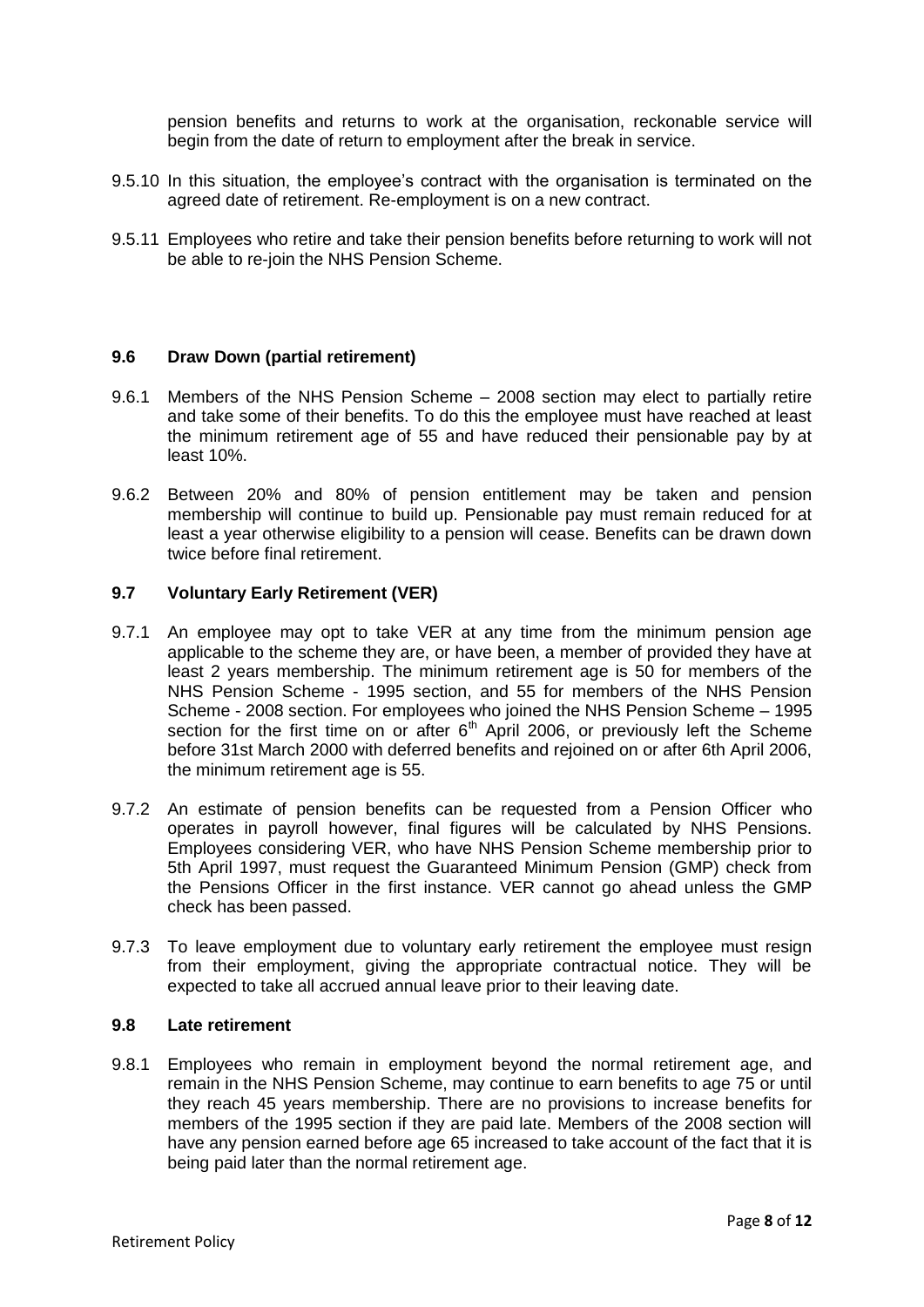#### **9.9 Ill Health Retirement**

- 9.9.1 When an employee becomes incapable of carrying out their duties on a permanent basis, and no reasonable adjustments can be made or suitable alternative employment secured. The employee may wish to apply to NHS Pensions for retirement on the grounds of ill-health. This option is only available to employees who have two years continuous pensionable NHS service.
- 9.9.2 If an application for ill-health retirement is made, this constitutes a mutual decision that the employee is unable to fulfil their contractual obligations due to their ill-health condition and therefore a termination date will be agreed between the individual and their line manager.
- 9.9.3 Where ill-health retirement is identified as an option, the employee will be provided with an estimate of pension benefits via the Pensions Officer. The application must be made on the appropriate form which is available from the NHS Pensions Agency.
- 9.9.4 Medical advisers, appointed by NHS Pensions, will assess the available medical evidence and will confirm whether the employee is permanently incapable of carrying out either their present NHS duties or any regular work. A Tier 1 or enhanced Tier 2 pension may be paid dependent upon this decision. Further information may be obtained from a HR representative in the first instance.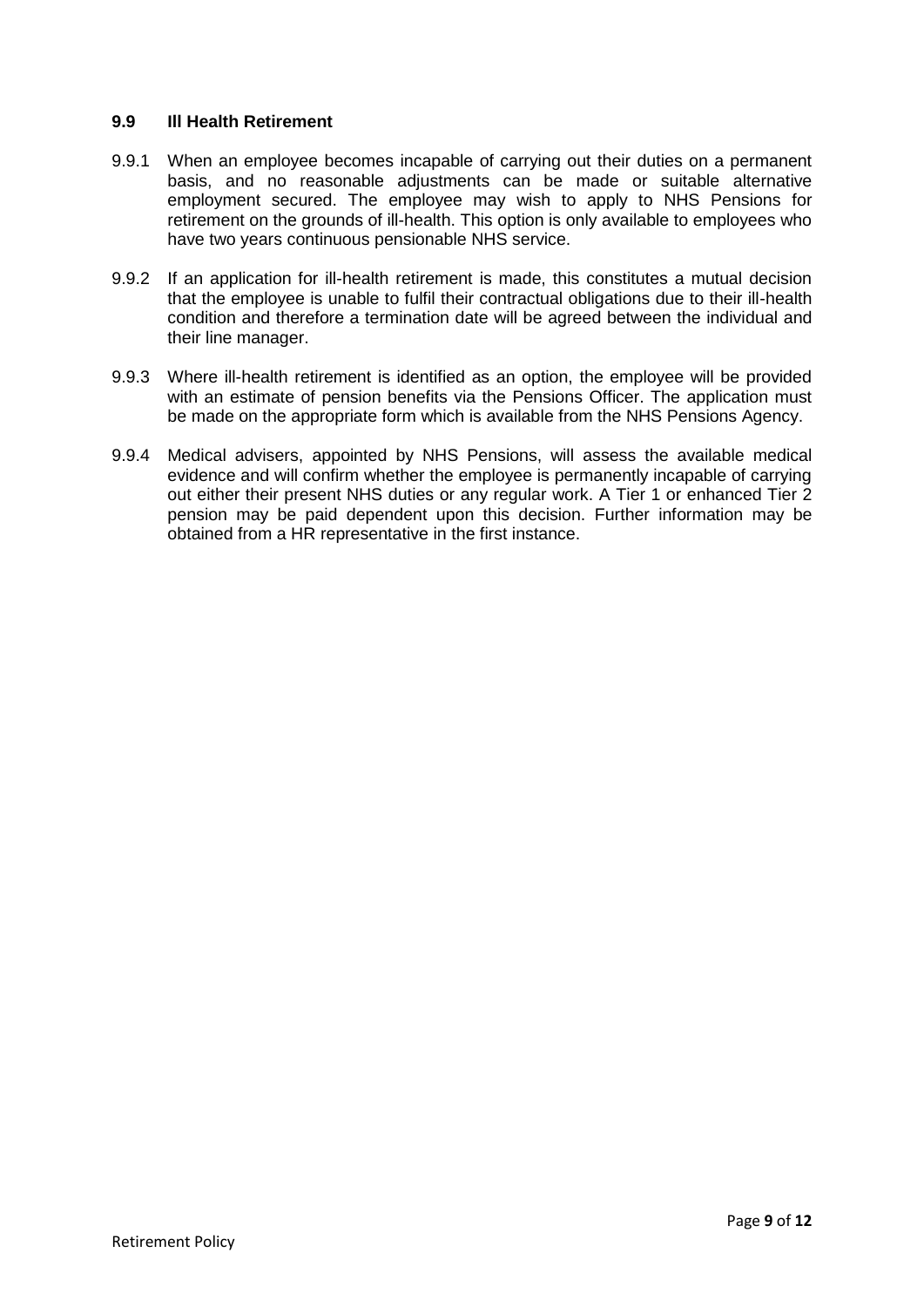## **Equality Impact Assessment**

| <b>Title of policy</b>                                 | <b>Retirement Policy</b>  |            |  |
|--------------------------------------------------------|---------------------------|------------|--|
| Names and roles of people completing<br>the assessment | Farmida Ishaq, HR Manager |            |  |
|                                                        | 20.10.2016                | 11.11.2016 |  |
| Date assessment started/completed                      |                           |            |  |

| 1. Outline                              |                                                                                                                                                                                                                                  |
|-----------------------------------------|----------------------------------------------------------------------------------------------------------------------------------------------------------------------------------------------------------------------------------|
| Give a brief summary<br>of the policy   | To provide information and a framework to support employees<br>who wish to retire or take flexible retirement and to assist<br>managers to manage and support those employees who wish to<br>retire or take flexible retirement. |
| What outcomes do you<br>want to achieve | To retain the skills of older employees while allowing them to<br>gradually move towards retirement.                                                                                                                             |

| 2. Evidence, data or research |                                                                   |  |  |
|-------------------------------|-------------------------------------------------------------------|--|--|
| Give details of               | The impact assessment is informed and supported by a holistic     |  |  |
| evidence, data or             | performance framework for equality and diversity across the       |  |  |
| research used to              | suite of HR policies. After an initial screening the review has   |  |  |
| inform the analysis of        | advised an impact assessment is not required for the policy as it |  |  |
| impact                        | is based on NHS pensions guidance.                                |  |  |

| 3. Consultation, engagement                                       |                                                                                                                             |  |  |
|-------------------------------------------------------------------|-----------------------------------------------------------------------------------------------------------------------------|--|--|
| Give details of all<br>consultation and                           | As an impact assessment was not required, no consultation or<br>engagement activities were carried out in relation to this. |  |  |
| engagement activities<br>used to inform the<br>analysis of impact |                                                                                                                             |  |  |

## **4. Analysis of impact**

This is the core of the assessment, using the information above detail the actual or likely impact on protected groups, with consideration of the general duty to;

eliminate unlawful discrimination; advance equality of opportunity; foster good relations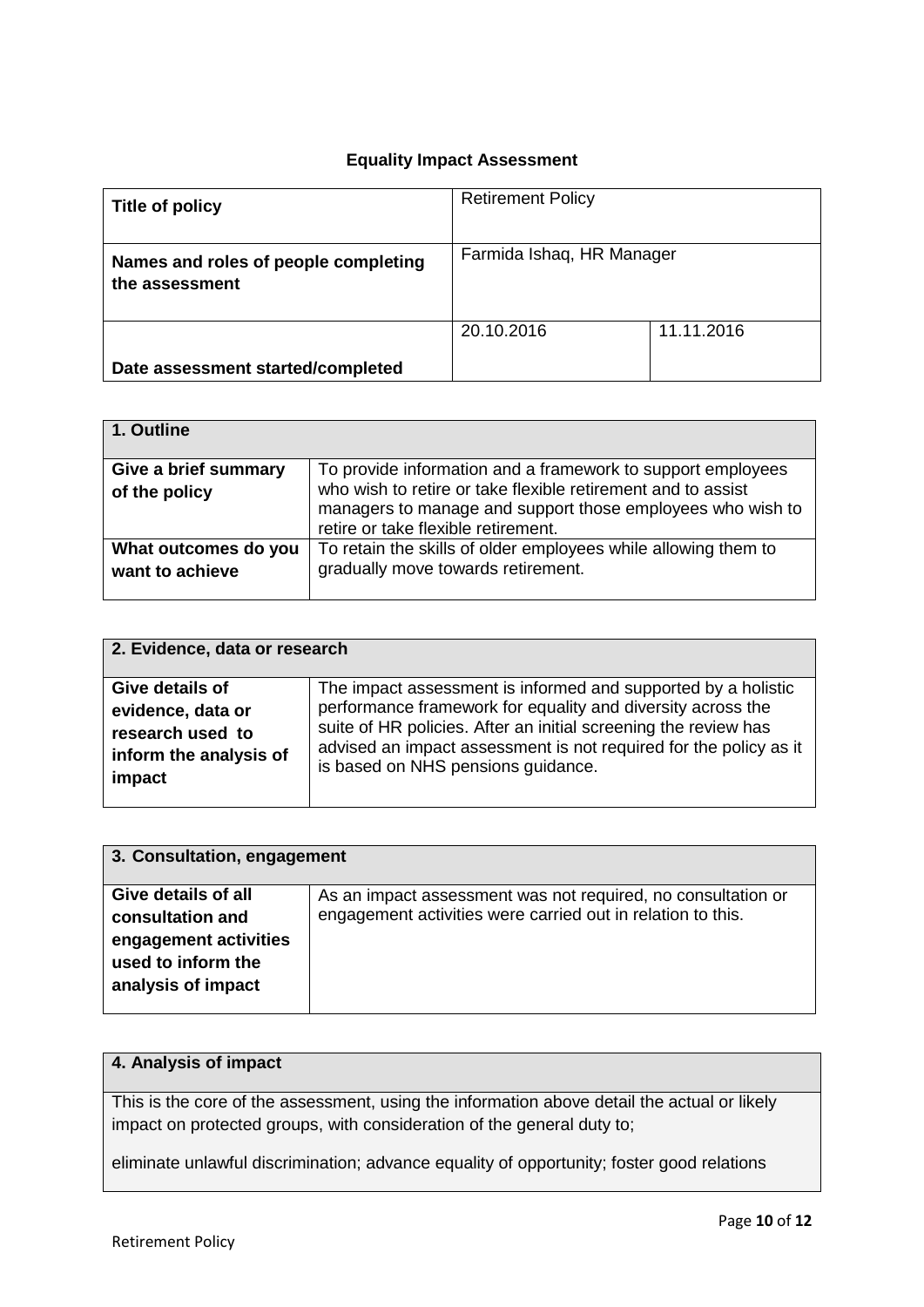|                                          | Are there any likely                                                                                                                                  | Are these | What action will be taken                                                                                                                                                                                                       |
|------------------------------------------|-------------------------------------------------------------------------------------------------------------------------------------------------------|-----------|---------------------------------------------------------------------------------------------------------------------------------------------------------------------------------------------------------------------------------|
|                                          | impacts?                                                                                                                                              | negative  | to address any negative                                                                                                                                                                                                         |
|                                          |                                                                                                                                                       | or        | impacts or enhance                                                                                                                                                                                                              |
|                                          | Are any groups going to be<br>affected differently?                                                                                                   | positive? | positive ones?                                                                                                                                                                                                                  |
|                                          | Please describe.                                                                                                                                      |           |                                                                                                                                                                                                                                 |
| Age                                      | Yes, the policy is more likely<br>to have an impact on older<br>employees approaching<br>minimum retirement age.                                      | Positive  | The policy provides<br>positive options within the<br>procedures of the NHS<br>Pension Scheme. The<br>policy provides relevant<br>information.                                                                                  |
| <b>Carers</b>                            | Yes, carers are potentially<br>more likely to apply for<br>flexible working options in<br>order to reduce hours and<br>support caring arrangements.   | Positive  | The policy provides<br>positive options within the<br>procedures of the NHS<br>Pension Scheme to<br>support staff who need<br>flexible retirement options,<br>potentially to utilise the<br>time for personal<br>circumstances. |
| <b>Disability</b>                        | Yes, disabled staff with<br>certain impairments are<br>potentially more likely to apply<br>for ill health retirement if their<br>health deteriorates. | Positive  | The policy allows for a ill<br>health retirement<br>application if suitable<br>alternative employment<br>cannot be agreed.                                                                                                      |
| <b>Sex</b>                               | <b>No</b>                                                                                                                                             |           |                                                                                                                                                                                                                                 |
| Race                                     | <b>No</b>                                                                                                                                             |           |                                                                                                                                                                                                                                 |
| <b>Religion or</b><br>belief             | <b>No</b>                                                                                                                                             |           |                                                                                                                                                                                                                                 |
| <b>Sexual</b><br>orientation             | <b>No</b>                                                                                                                                             |           |                                                                                                                                                                                                                                 |
| Gender<br>reassignment                   | <b>No</b>                                                                                                                                             |           |                                                                                                                                                                                                                                 |
| <b>Pregnancy and</b><br>maternity        | <b>No</b>                                                                                                                                             |           |                                                                                                                                                                                                                                 |
| <b>Marriage and</b><br>civil partnership | <b>No</b>                                                                                                                                             |           |                                                                                                                                                                                                                                 |